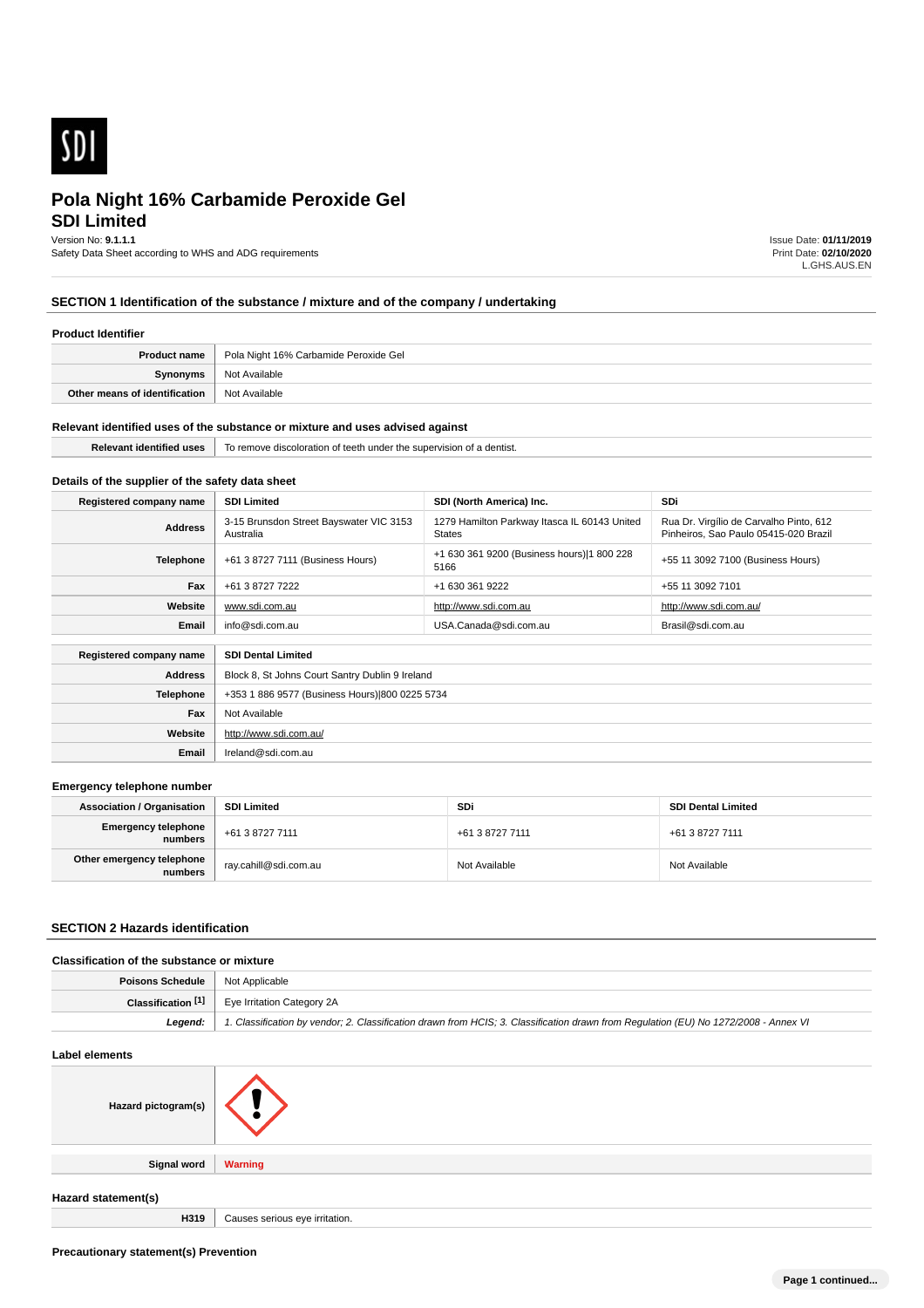**P280** Wear protective gloves/protective clothing/eye protection/face protection.

## **Precautionary statement(s) Response**

|                                                                        | P305+P351+P338 | IF IN EYES: Rinse cautiously with water for several minutes. Remove contact lenses, if present and easy to do. Continue rinsing. |
|------------------------------------------------------------------------|----------------|----------------------------------------------------------------------------------------------------------------------------------|
| P337+P313<br>If eve irritation persists: Get medical advice/attention. |                |                                                                                                                                  |

## **Precautionary statement(s) Storage**

Not Applicable

# **Precautionary statement(s) Disposal**

Not Applicable

## **SECTION 3 Composition / information on ingredients**

#### **Substances**

See section below for composition of Mixtures

## **Mixtures**

| <b>CAS No</b> | %[weight] | Name                   |
|---------------|-----------|------------------------|
| 124-43-6      | 16        | urea hydrogen peroxide |
| Not Available |           | equivalent to:         |
| 7722-84-1     | 5.3       | hydrogen peroxide      |

## **SECTION 4 First aid measures**

## **Description of first aid measures**

| <b>Eye Contact</b>  | If this product comes in contact with the eyes:<br>Immediately hold eyelids apart and flush the eye continuously with running water.<br>Ensure complete irrigation of the eye by keeping eyelids apart and away from eye and moving the eyelids by occasionally lifting the upper<br>and lower lids.<br>► Continue flushing until advised to stop by the Poisons Information Centre or a doctor, or for at least 15 minutes.<br>Transport to hospital or doctor without delay.<br>Removal of contact lenses after an eye injury should only be undertaken by skilled personnel. |
|---------------------|---------------------------------------------------------------------------------------------------------------------------------------------------------------------------------------------------------------------------------------------------------------------------------------------------------------------------------------------------------------------------------------------------------------------------------------------------------------------------------------------------------------------------------------------------------------------------------|
| <b>Skin Contact</b> | If skin contact occurs:<br>Immediately remove all contaminated clothing, including footwear.<br>Flush skin and hair with running water (and soap if available).<br>Seek medical attention in event of irritation.                                                                                                                                                                                                                                                                                                                                                               |
| Inhalation          | If fumes, aerosols or combustion products are inhaled remove from contaminated area.<br>Other measures are usually unnecessary.                                                                                                                                                                                                                                                                                                                                                                                                                                                 |
| Ingestion           | If swallowed do <b>NOT</b> induce vomiting.<br>► If vomiting occurs, lean patient forward or place on left side (head-down position, if possible) to maintain open airway and prevent aspiration.<br>• Observe the patient carefully.<br>▶ Never give liquid to a person showing signs of being sleepy or with reduced awareness; i.e. becoming unconscious.<br>Give water to rinse out mouth, then provide liquid slowly and as much as casualty can comfortably drink.<br>Seek medical advice.                                                                                |

#### **Indication of any immediate medical attention and special treatment needed**

Treat symptomatically.

## **SECTION 5 Firefighting measures**

## **Extinguishing media**

- Foam.
- **Dry chemical powder.**
- ▶ BCF (where regulations permit).
- ▶ Carbon dioxide.
- Water spray or fog Large fires only.

#### **Special hazards arising from the substrate or mixture**

**Fire Incompatibility** None known.

# **Advice for firefighters**

| AUVICE IUI IIIEIIUIIIEI S    |                                                                                                                                                                                                                                                                                                                                                                                                                                                                                                                                                    |
|------------------------------|----------------------------------------------------------------------------------------------------------------------------------------------------------------------------------------------------------------------------------------------------------------------------------------------------------------------------------------------------------------------------------------------------------------------------------------------------------------------------------------------------------------------------------------------------|
| <b>Fire Fighting</b>         | Alert Fire Brigade and tell them location and nature of hazard.<br>Wear breathing apparatus plus protective gloves in the event of a fire.<br>Prevent, by any means available, spillage from entering drains or water courses.<br>Use fire fighting procedures suitable for surrounding area.<br>DO NOT approach containers suspected to be hot.<br>Cool fire exposed containers with water spray from a protected location.<br>If safe to do so, remove containers from path of fire.<br>Equipment should be thoroughly decontaminated after use. |
| <b>Fire/Explosion Hazard</b> | Non combustible.<br>Not considered a significant fire risk, however containers may burn.<br>Decomposition may produce toxic fumes of:                                                                                                                                                                                                                                                                                                                                                                                                              |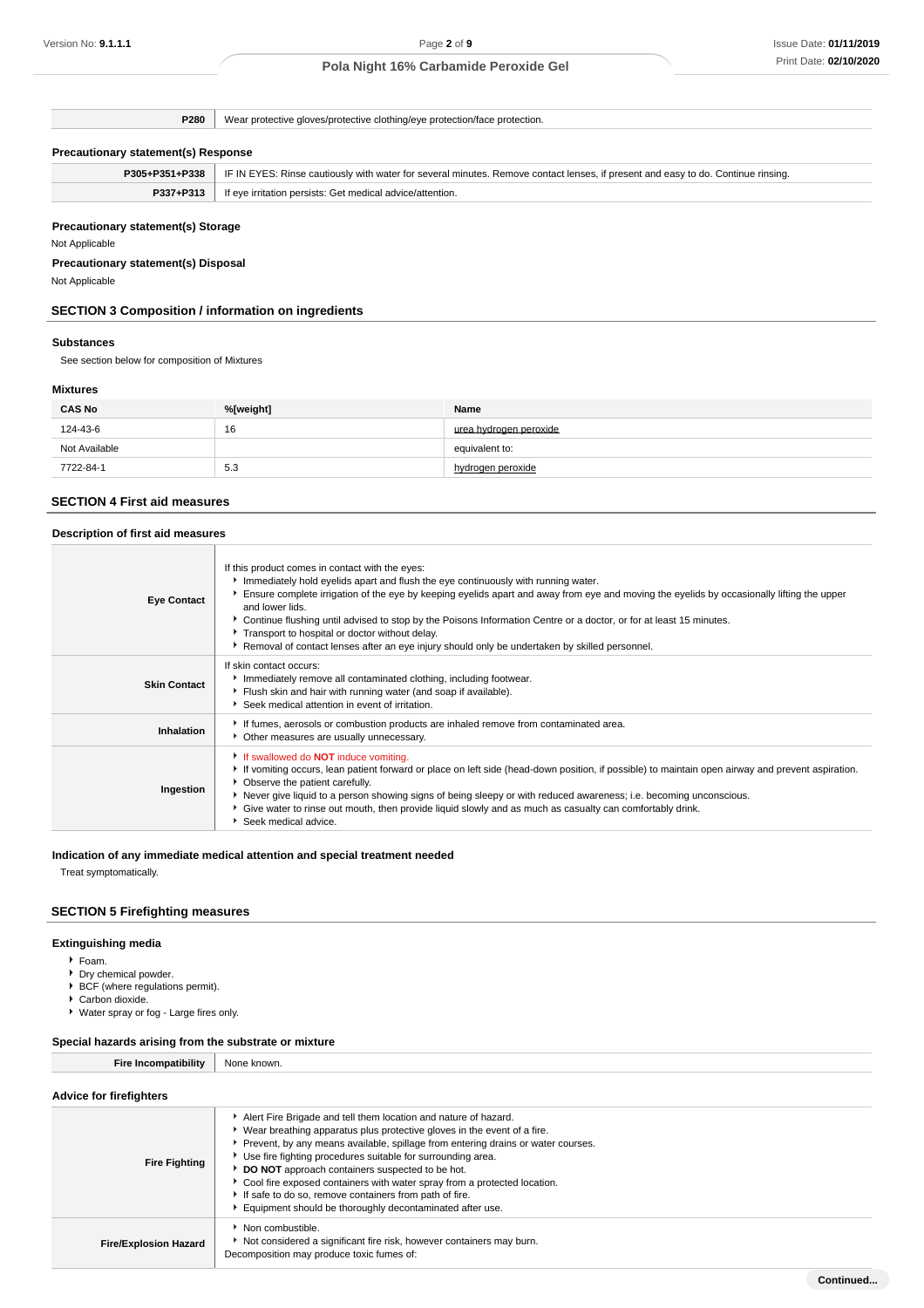|                | nitrogen oxides (NOx)<br>May emit poisonous fumes.<br>May emit corrosive fumes. |
|----------------|---------------------------------------------------------------------------------|
| <b>HAZCHEM</b> | Not Applicable                                                                  |

## **SECTION 6 Accidental release measures**

**Personal precautions, protective equipment and emergency procedures**

See section 8

**Environmental precautions**

See section 12

## **Methods and material for containment and cleaning up**

| <b>Minor Spills</b> | Clean up all spills immediately.<br>Avoid contact with skin and eyes.<br>▶ Wear impervious gloves and safety goggles.<br>Trowel up/scrape up.<br>Place spilled material in clean, dry, sealed container.<br>Flush spill area with water.                                                                                                                                                                                                                                                                                                                                                                                                           |
|---------------------|----------------------------------------------------------------------------------------------------------------------------------------------------------------------------------------------------------------------------------------------------------------------------------------------------------------------------------------------------------------------------------------------------------------------------------------------------------------------------------------------------------------------------------------------------------------------------------------------------------------------------------------------------|
| <b>Major Spills</b> | Minor hazard.<br>Clear area of personnel.<br>Alert Fire Brigade and tell them location and nature of hazard.<br>• Control personal contact with the substance, by using protective equipment as required.<br>Prevent spillage from entering drains or water ways.<br>Contain spill with sand, earth or vermiculite.<br>Collect recoverable product into labelled containers for recycling.<br>Absorb remaining product with sand, earth or vermiculite and place in appropriate containers for disposal.<br>• Wash area and prevent runoff into drains or waterways.<br>If contamination of drains or waterways occurs, advise emergency services. |

Personal Protective Equipment advice is contained in Section 8 of the SDS.

# **SECTION 7 Handling and storage**

| Precautions for safe handling |                                                                                                                                                                                                                                                                                                                                                                                                                                                                                                                                                                                                                                                                                                                                                                                                                                                                                                                                                                              |
|-------------------------------|------------------------------------------------------------------------------------------------------------------------------------------------------------------------------------------------------------------------------------------------------------------------------------------------------------------------------------------------------------------------------------------------------------------------------------------------------------------------------------------------------------------------------------------------------------------------------------------------------------------------------------------------------------------------------------------------------------------------------------------------------------------------------------------------------------------------------------------------------------------------------------------------------------------------------------------------------------------------------|
| Safe handling                 | Avoid all personal contact, including inhalation.<br>▶ Wear protective clothing when risk of exposure occurs.<br>▶ Use in a well-ventilated area.<br>Prevent concentration in hollows and sumps.<br>DO NOT enter confined spaces until atmosphere has been checked.<br>DO NOT allow material to contact humans, exposed food or food utensils.<br>Avoid contact with incompatible materials.<br>When handling, <b>DO NOT</b> eat, drink or smoke.<br>Keep containers securely sealed when not in use.<br>Avoid physical damage to containers.<br>Always wash hands with soap and water after handling.<br>▶ Work clothes should be laundered separately. Launder contaminated clothing before re-use.<br>Use good occupational work practice.<br>• Observe manufacturer's storage and handling recommendations contained within this SDS.<br>Atmosphere should be regularly checked against established exposure standards to ensure safe working conditions are maintained. |
| Other information             | Store in a dry and well ventilated-area, away from heat and sunlight.<br>Do not store in direct sunlight.<br>Store between 2 and 25 deg C.                                                                                                                                                                                                                                                                                                                                                                                                                                                                                                                                                                                                                                                                                                                                                                                                                                   |

## **Conditions for safe storage, including any incompatibilities**

| Suitable container             | <b>DO NOT</b> repack. Use containers supplied by manufacturer only. |
|--------------------------------|---------------------------------------------------------------------|
| <b>Storage incompatibility</b> | Avoid storage with reducing agents.<br>Avoid strong bases.          |

# **SECTION 8 Exposure controls / personal protection**

# **Control parameters**

#### **Occupational Exposure Limits (OEL)**

# **INGREDIENT DATA**

| Source                       | Ingredient                              | <b>Material name</b> | <b>TWA</b>        |                     | <b>STEL</b>   |                   | Peak          | <b>Notes</b>  |
|------------------------------|-----------------------------------------|----------------------|-------------------|---------------------|---------------|-------------------|---------------|---------------|
| Australia Exposure Standards | hydrogen peroxide                       | Hydrogen peroxide    | 1 ppm / 1.4 mg/m3 |                     | Not Available |                   | Not Available | Not Available |
| <b>Emergency Limits</b>      |                                         |                      |                   |                     |               |                   |               |               |
| Ingredient                   | <b>Material name</b>                    |                      |                   | TEEL-1              |               | TEEL-2            |               | TEEL-3        |
| urea hydrogen peroxide       | Urea peroxide; (Urea hydrogen peroxide) |                      |                   | $1.2 \text{ mg/m}$  |               | $13 \text{ mg/m}$ |               | 79 mg/m3      |
| hydrogen peroxide            | Hydrogen peroxide                       |                      |                   | Not Available       |               | Not Available     |               | Not Available |
|                              |                                         |                      |                   |                     |               |                   |               |               |
| Ingredient                   | <b>Original IDLH</b>                    |                      |                   | <b>Revised IDLH</b> |               |                   |               |               |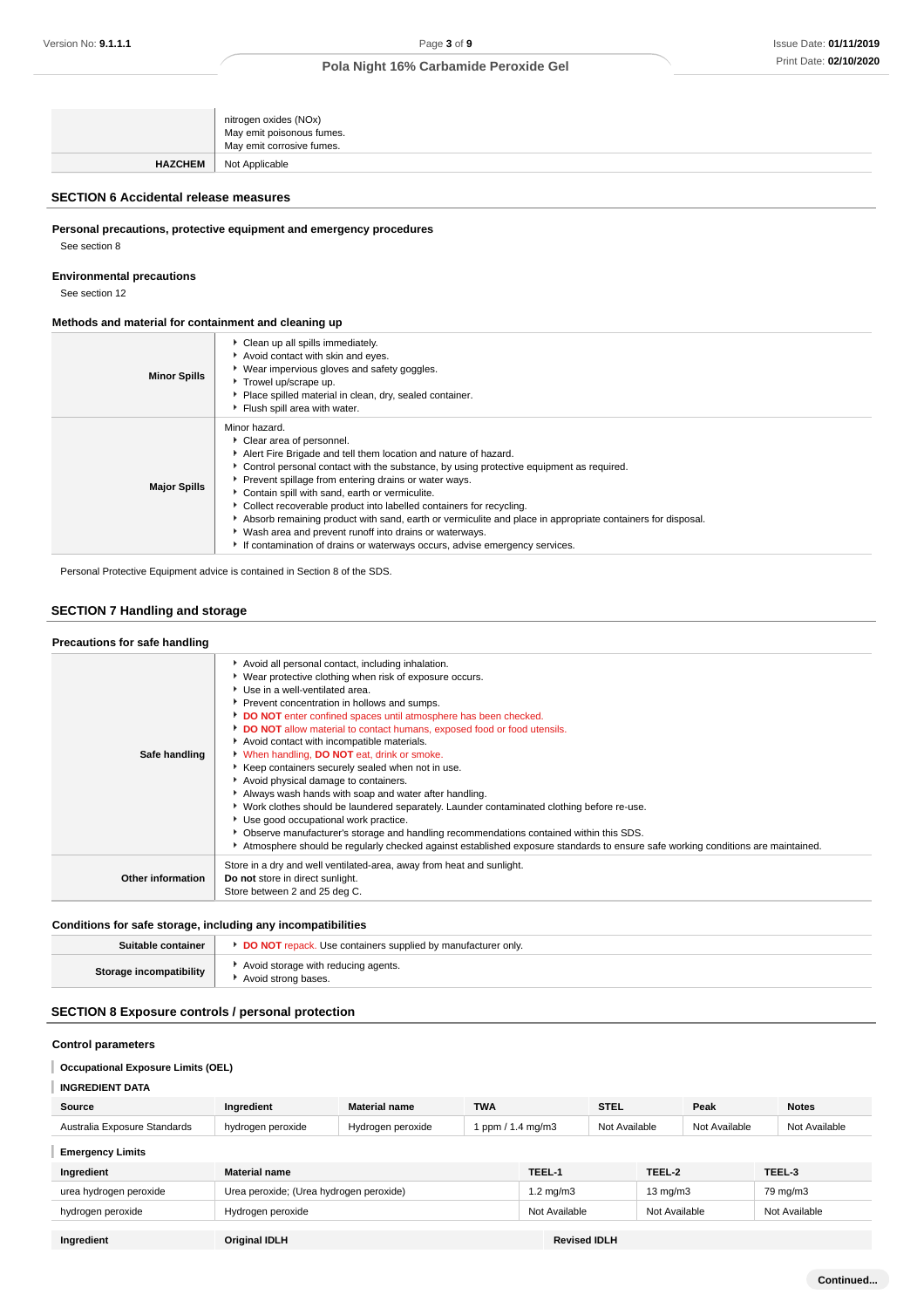| Ingredient                           | <b>Original IDLH</b> | <b>Revised IDLH</b> |  |
|--------------------------------------|----------------------|---------------------|--|
| urea hydrogen peroxide               | Not Available        | Not Available       |  |
| hydrogen peroxide                    | 75 ppm               | Not Available       |  |
| <b>Occupational Exposure Banding</b> |                      |                     |  |

| Ingredient             | <b>Occupational Exposure Band Rating</b>                                                                                                                                                                                                                                                                                                                                 | <b>Occupational Exposure Band Limit</b> |  |
|------------------------|--------------------------------------------------------------------------------------------------------------------------------------------------------------------------------------------------------------------------------------------------------------------------------------------------------------------------------------------------------------------------|-----------------------------------------|--|
| urea hydrogen peroxide |                                                                                                                                                                                                                                                                                                                                                                          | $\leq$ 0.01 mg/m <sup>3</sup>           |  |
| <b>Notes:</b>          | Occupational exposure banding is a process of assigning chemicals into specific categories or bands based on a chemical's potency and the<br>adverse health outcomes associated with exposure. The output of this process is an occupational exposure band (OEB), which corresponds to a<br>range of exposure concentrations that are expected to protect worker health. |                                         |  |

# **MATERIAL DATA**

## **Exposure controls**

|                            | Engineering controls are used to remove a hazard or place a barrier between the worker and the hazard. Well-designed engineering controls can<br>be highly effective in protecting workers and will typically be independent of worker interactions to provide this high level of protection.<br>The basic types of engineering controls are:<br>Process controls which involve changing the way a job activity or process is done to reduce the risk.<br>Enclosure and/or isolation of emission source which keeps a selected hazard "physically" away from the worker and ventilation that strategically<br>"adds" and "removes" air in the work environment. Ventilation can remove or dilute an air contaminant if designed properly. The design of a<br>ventilation system must match the particular process and chemical or contaminant in use.<br>Employers may need to use multiple types of controls to prevent employee overexposure.<br>General exhaust is adequate under normal operating conditions. Local exhaust ventilation may be required in specific circumstances. If risk of<br>overexposure exists, wear approved respirator. Correct fit is essential to obtain adequate protection. Provide adequate ventilation in warehouse<br>or closed storage areas. Air contaminants generated in the workplace possess varying "escape" velocities which, in turn, determine the "capture<br>velocities" of fresh circulating air required to effectively remove the contaminant.<br>Type of Contaminant: |                                  | Air Speed:                           |
|----------------------------|--------------------------------------------------------------------------------------------------------------------------------------------------------------------------------------------------------------------------------------------------------------------------------------------------------------------------------------------------------------------------------------------------------------------------------------------------------------------------------------------------------------------------------------------------------------------------------------------------------------------------------------------------------------------------------------------------------------------------------------------------------------------------------------------------------------------------------------------------------------------------------------------------------------------------------------------------------------------------------------------------------------------------------------------------------------------------------------------------------------------------------------------------------------------------------------------------------------------------------------------------------------------------------------------------------------------------------------------------------------------------------------------------------------------------------------------------------------------------------------------------------------------------|----------------------------------|--------------------------------------|
|                            | solvent, vapours, degreasing etc., evaporating from tank (in still air).                                                                                                                                                                                                                                                                                                                                                                                                                                                                                                                                                                                                                                                                                                                                                                                                                                                                                                                                                                                                                                                                                                                                                                                                                                                                                                                                                                                                                                                 |                                  | $0.25 - 0.5$ m/s                     |
|                            | aerosols, fumes from pouring operations, intermittent container filling, low speed conveyer transfers, welding, spray                                                                                                                                                                                                                                                                                                                                                                                                                                                                                                                                                                                                                                                                                                                                                                                                                                                                                                                                                                                                                                                                                                                                                                                                                                                                                                                                                                                                    |                                  | (50-100 f/min)<br>0.5-1 m/s (100-200 |
| Appropriate engineering    | drift, plating acid fumes, pickling (released at low velocity into zone of active generation)                                                                                                                                                                                                                                                                                                                                                                                                                                                                                                                                                                                                                                                                                                                                                                                                                                                                                                                                                                                                                                                                                                                                                                                                                                                                                                                                                                                                                            |                                  | f/min.)                              |
| controls                   | direct spray, spray painting in shallow booths, drum filling, conveyer loading, crusher dusts, gas discharge (active<br>generation into zone of rapid air motion)                                                                                                                                                                                                                                                                                                                                                                                                                                                                                                                                                                                                                                                                                                                                                                                                                                                                                                                                                                                                                                                                                                                                                                                                                                                                                                                                                        |                                  | 1-2.5 m/s (200-500<br>f/min.)        |
|                            | grinding, abrasive blasting, tumbling, high speed wheel generated dusts (released at high initial velocity into zone of<br>very high rapid air motion).                                                                                                                                                                                                                                                                                                                                                                                                                                                                                                                                                                                                                                                                                                                                                                                                                                                                                                                                                                                                                                                                                                                                                                                                                                                                                                                                                                  |                                  | $2.5 - 10$ m/s<br>(500-2000 f/min.)  |
|                            | Within each range the appropriate value depends on:                                                                                                                                                                                                                                                                                                                                                                                                                                                                                                                                                                                                                                                                                                                                                                                                                                                                                                                                                                                                                                                                                                                                                                                                                                                                                                                                                                                                                                                                      |                                  |                                      |
|                            | Lower end of the range                                                                                                                                                                                                                                                                                                                                                                                                                                                                                                                                                                                                                                                                                                                                                                                                                                                                                                                                                                                                                                                                                                                                                                                                                                                                                                                                                                                                                                                                                                   | Upper end of the range           |                                      |
|                            | 1: Room air currents minimal or favourable to capture                                                                                                                                                                                                                                                                                                                                                                                                                                                                                                                                                                                                                                                                                                                                                                                                                                                                                                                                                                                                                                                                                                                                                                                                                                                                                                                                                                                                                                                                    | 1: Disturbing room air currents  |                                      |
|                            | 2: Contaminants of low toxicity or of nuisance value only.                                                                                                                                                                                                                                                                                                                                                                                                                                                                                                                                                                                                                                                                                                                                                                                                                                                                                                                                                                                                                                                                                                                                                                                                                                                                                                                                                                                                                                                               | 2: Contaminants of high toxicity |                                      |
|                            | 3: Intermittent, low production.                                                                                                                                                                                                                                                                                                                                                                                                                                                                                                                                                                                                                                                                                                                                                                                                                                                                                                                                                                                                                                                                                                                                                                                                                                                                                                                                                                                                                                                                                         | 3: High production, heavy use    |                                      |
|                            | 4: Large hood or large air mass in motion                                                                                                                                                                                                                                                                                                                                                                                                                                                                                                                                                                                                                                                                                                                                                                                                                                                                                                                                                                                                                                                                                                                                                                                                                                                                                                                                                                                                                                                                                | 4: Small hood-local control only |                                      |
|                            | Simple theory shows that air velocity falls rapidly with distance away from the opening of a simple extraction pipe. Velocity generally decreases<br>with the square of distance from the extraction point (in simple cases). Therefore the air speed at the extraction point should be adjusted,<br>accordingly, after reference to distance from the contaminating source. The air velocity at the extraction fan, for example, should be a minimum of<br>1-2 m/s (200-400 f/min) for extraction of solvents generated in a tank 2 meters distant from the extraction point. Other mechanical considerations,<br>producing performance deficits within the extraction apparatus, make it essential that theoretical air velocities are multiplied by factors of 10 or<br>more when extraction systems are installed or used.                                                                                                                                                                                                                                                                                                                                                                                                                                                                                                                                                                                                                                                                                           |                                  |                                      |
| <b>Personal protection</b> |                                                                                                                                                                                                                                                                                                                                                                                                                                                                                                                                                                                                                                                                                                                                                                                                                                                                                                                                                                                                                                                                                                                                                                                                                                                                                                                                                                                                                                                                                                                          |                                  |                                      |
| Eye and face protection    | Safety glasses with side shields.<br>Chemical goggles.<br>Contact lenses may pose a special hazard; soft contact lenses may absorb and concentrate irritants. A written policy document, describing<br>the wearing of lenses or restrictions on use, should be created for each workplace or task. This should include a review of lens absorption<br>and adsorption for the class of chemicals in use and an account of injury experience. Medical and first-aid personnel should be trained in<br>their removal and suitable equipment should be readily available. In the event of chemical exposure, begin eye irrigation immediately and<br>remove contact lens as soon as practicable. Lens should be removed at the first signs of eye redness or irritation - lens should be removed in<br>a clean environment only after workers have washed hands thoroughly. [CDC NIOSH Current Intelligence Bulletin 59], [AS/NZS 1336 or<br>national equivalent]                                                                                                                                                                                                                                                                                                                                                                                                                                                                                                                                                            |                                  |                                      |
| <b>Skin protection</b>     | See Hand protection below                                                                                                                                                                                                                                                                                                                                                                                                                                                                                                                                                                                                                                                                                                                                                                                                                                                                                                                                                                                                                                                                                                                                                                                                                                                                                                                                                                                                                                                                                                |                                  |                                      |
| Hands/feet protection      | ▶ Wear chemical protective gloves, e.g. PVC.<br>▶ Wear safety footwear or safety gumboots, e.g. Rubber<br>Rubber Gloves                                                                                                                                                                                                                                                                                                                                                                                                                                                                                                                                                                                                                                                                                                                                                                                                                                                                                                                                                                                                                                                                                                                                                                                                                                                                                                                                                                                                  |                                  |                                      |
| <b>Body protection</b>     | See Other protection below                                                                                                                                                                                                                                                                                                                                                                                                                                                                                                                                                                                                                                                                                                                                                                                                                                                                                                                                                                                                                                                                                                                                                                                                                                                                                                                                                                                                                                                                                               |                                  |                                      |
| Other protection           | Cveralls.<br>P.V.C apron.<br>Barrier cream.<br>Skin cleansing cream.<br>Eye wash unit.                                                                                                                                                                                                                                                                                                                                                                                                                                                                                                                                                                                                                                                                                                                                                                                                                                                                                                                                                                                                                                                                                                                                                                                                                                                                                                                                                                                                                                   |                                  |                                      |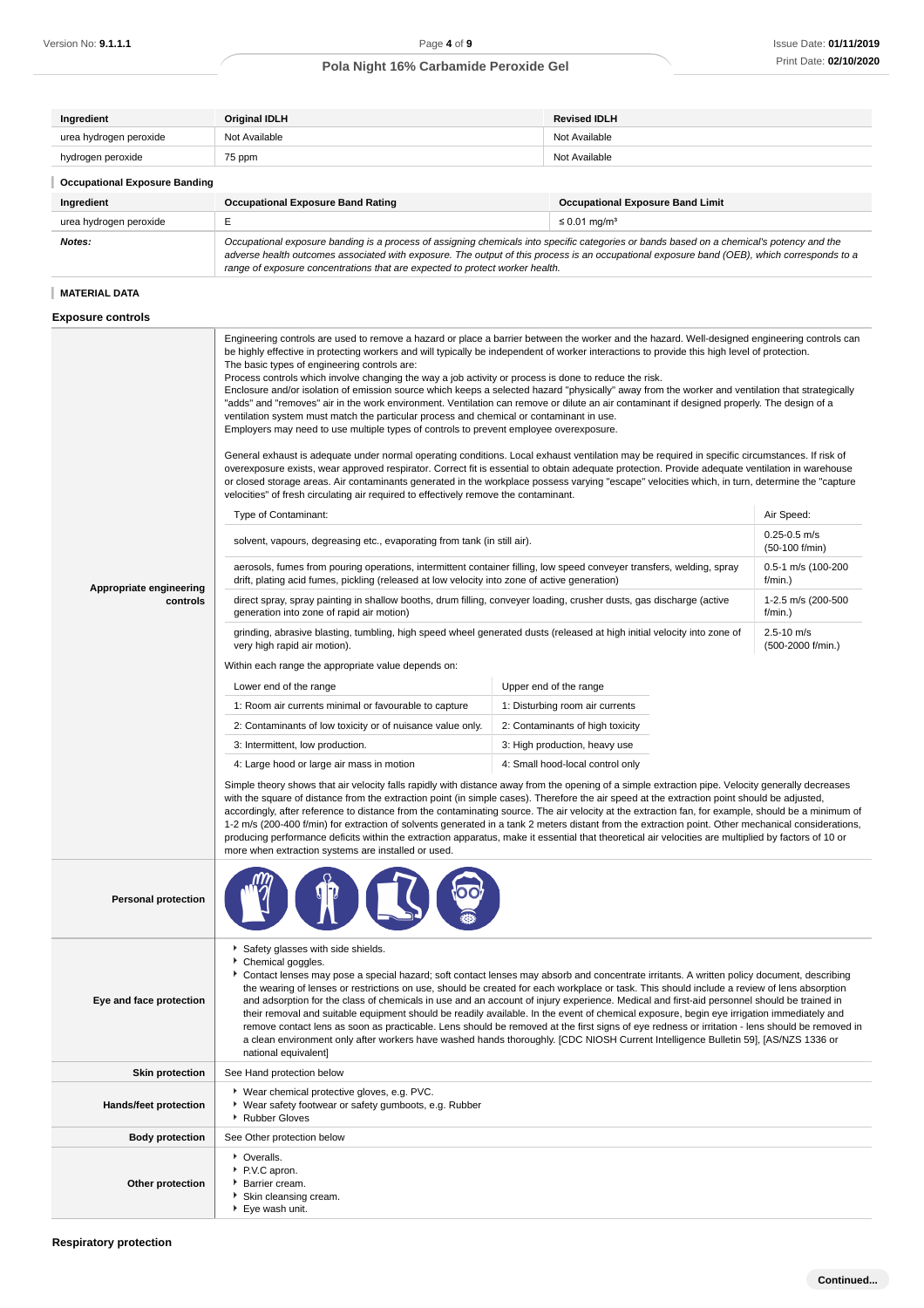Type B Filter of sufficient capacity. (AS/NZS 1716 & 1715, EN 143:2000 & 149:2001, ANSI Z88 or national equivalent)

Where the concentration of gas/particulates in the breathing zone, approaches or exceeds the "Exposure Standard" (or ES), respiratory protection is required. Degree of protection varies with both face-piece and Class of filter; the nature of protection varies with Type of filter.

| <b>Required Minimum Protection Factor</b> | <b>Half-Face Respirator</b> | <b>Full-Face Respirator</b> | <b>Powered Air Respirator</b> |
|-------------------------------------------|-----------------------------|-----------------------------|-------------------------------|
| up to 10 x $ES$                           | <b>B-AUS</b>                |                             | B-PAPR-AUS / Class 1          |
| up to 50 x ES                             |                             | B-AUS / Class 1             |                               |
| up to $100 \times ES$                     |                             | $B-2$                       | B-PAPR-2 ^                    |

^ - Full-face

A(All classes) = Organic vapours, B AUS or B1 = Acid gasses, B2 = Acid gas or hydrogen cyanide(HCN), B3 = Acid gas or hydrogen cyanide(HCN), E = Sulfur dioxide(SO2), G = Agricultural chemicals, K = Ammonia(NH3), Hg = Mercury, NO = Oxides of nitrogen, MB = Methyl bromide, AX = Low boiling point organic compounds(below 65 degC)

## **SECTION 9 Physical and chemical properties**

## **Information on basic physical and chemical properties**

| Appearance                                      | Clear gel with spearmint odour, mixes with water. |                                            |                |
|-------------------------------------------------|---------------------------------------------------|--------------------------------------------|----------------|
|                                                 |                                                   |                                            |                |
| <b>Physical state</b>                           | Gel                                               | Relative density (Water = $1$ )            | 1.1            |
| Odour                                           | Not Available                                     | Partition coefficient n-octanol<br>/ water | Not Available  |
| <b>Odour threshold</b>                          | Not Available                                     | Auto-ignition temperature (°C)             | Not Available  |
| pH (as supplied)                                | $5.9 - 6.9$                                       | <b>Decomposition temperature</b>           | Not Available  |
| Melting point / freezing point<br>(°C)          | Not Available                                     | Viscosity (cSt)                            | Not Available  |
| Initial boiling point and boiling<br>range (°C) | Not Available                                     | Molecular weight (g/mol)                   | Not Applicable |
| Flash point (°C)                                | Not Available                                     | <b>Taste</b>                               | Not Available  |
| <b>Evaporation rate</b>                         | Not Available                                     | <b>Explosive properties</b>                | Not Available  |
| Flammability                                    | Not Available                                     | <b>Oxidising properties</b>                | Not Available  |
| Upper Explosive Limit (%)                       | Not Available                                     | Surface Tension (dyn/cm or<br>$mN/m$ )     | Not Available  |
| Lower Explosive Limit (%)                       | Not Available                                     | <b>Volatile Component (%vol)</b>           | Not Available  |
| Vapour pressure (kPa)                           | Not Available                                     | Gas group                                  | Not Available  |
| Solubility in water                             | Miscible                                          | pH as a solution (1%)                      | Not Available  |
| Vapour density (Air = 1)                        | Not Available                                     | VOC g/L                                    | Not Available  |

## **SECTION 10 Stability and reactivity**

| Reactivity                                 | See section 7                                                             |
|--------------------------------------------|---------------------------------------------------------------------------|
| <b>Chemical stability</b>                  | Product is considered stable and hazardous polymerisation will not occur. |
| Possibility of hazardous<br>reactions      | See section 7                                                             |
| <b>Conditions to avoid</b>                 | See section 7                                                             |
| Incompatible materials                     | See section 7                                                             |
| <b>Hazardous decomposition</b><br>products | See section 5                                                             |

#### **SECTION 11 Toxicological information**

#### **Information on toxicological effects**

| <b>Inhaled</b>      | The material is not thought to produce adverse health effects or irritation of the respiratory tract (as classified by EC Directives using animal<br>models). Nevertheless, good hygiene practice requires that exposure be kept to a minimum and that suitable control measures be used in an<br>occupational setting.                                                                                                                                                                                                                                                                                                                                                                                                                                                                                                                                                                                                                                                                                                                                                                                                                                                                                                                                  |
|---------------------|----------------------------------------------------------------------------------------------------------------------------------------------------------------------------------------------------------------------------------------------------------------------------------------------------------------------------------------------------------------------------------------------------------------------------------------------------------------------------------------------------------------------------------------------------------------------------------------------------------------------------------------------------------------------------------------------------------------------------------------------------------------------------------------------------------------------------------------------------------------------------------------------------------------------------------------------------------------------------------------------------------------------------------------------------------------------------------------------------------------------------------------------------------------------------------------------------------------------------------------------------------|
| Ingestion           | The material has NOT been classified by EC Directives or other classification systems as "harmful by ingestion". This is because of the lack of<br>corroborating animal or human evidence. The material may still be damaging to the health of the individual, following ingestion, especially where<br>pre-existing organ (e.g liver, kidney) damage is evident. Present definitions of harmful or toxic substances are generally based on doses<br>producing mortality rather than those producing morbidity (disease, ill-health). Gastrointestinal tract discomfort may produce nausea and<br>vomiting. In an occupational setting however, ingestion of insignificant quantities is not thought to be cause for concern.                                                                                                                                                                                                                                                                                                                                                                                                                                                                                                                            |
| <b>Skin Contact</b> | Limited evidence exists, or practical experience predicts, that the material either produces inflammation of the skin in a substantial number of<br>individuals following direct contact, and/or produces significant inflammation when applied to the healthy intact skin of animals, for up to four<br>hours, such inflammation being present twenty-four hours or more after the end of the exposure period. Skin irritation may also be present after<br>prolonged or repeated exposure; this may result in a form of contact dermatitis (nonallergic). The dermatitis is often characterised by skin<br>redness (erythema) and swelling (oedema) which may progress to blistering (vesiculation), scaling and thickening of the epidermis. At the<br>microscopic level there may be intercellular oedema of the spongy layer of the skin (spongiosis) and intracellular oedema of the epidermis.<br>Open cuts, abraded or irritated skin should not be exposed to this material<br>Entry into the blood-stream through, for example, cuts, abrasions, puncture wounds or lesions, may produce systemic injury with harmful effects.<br>Examine the skin prior to the use of the material and ensure that any external damage is suitably protected. |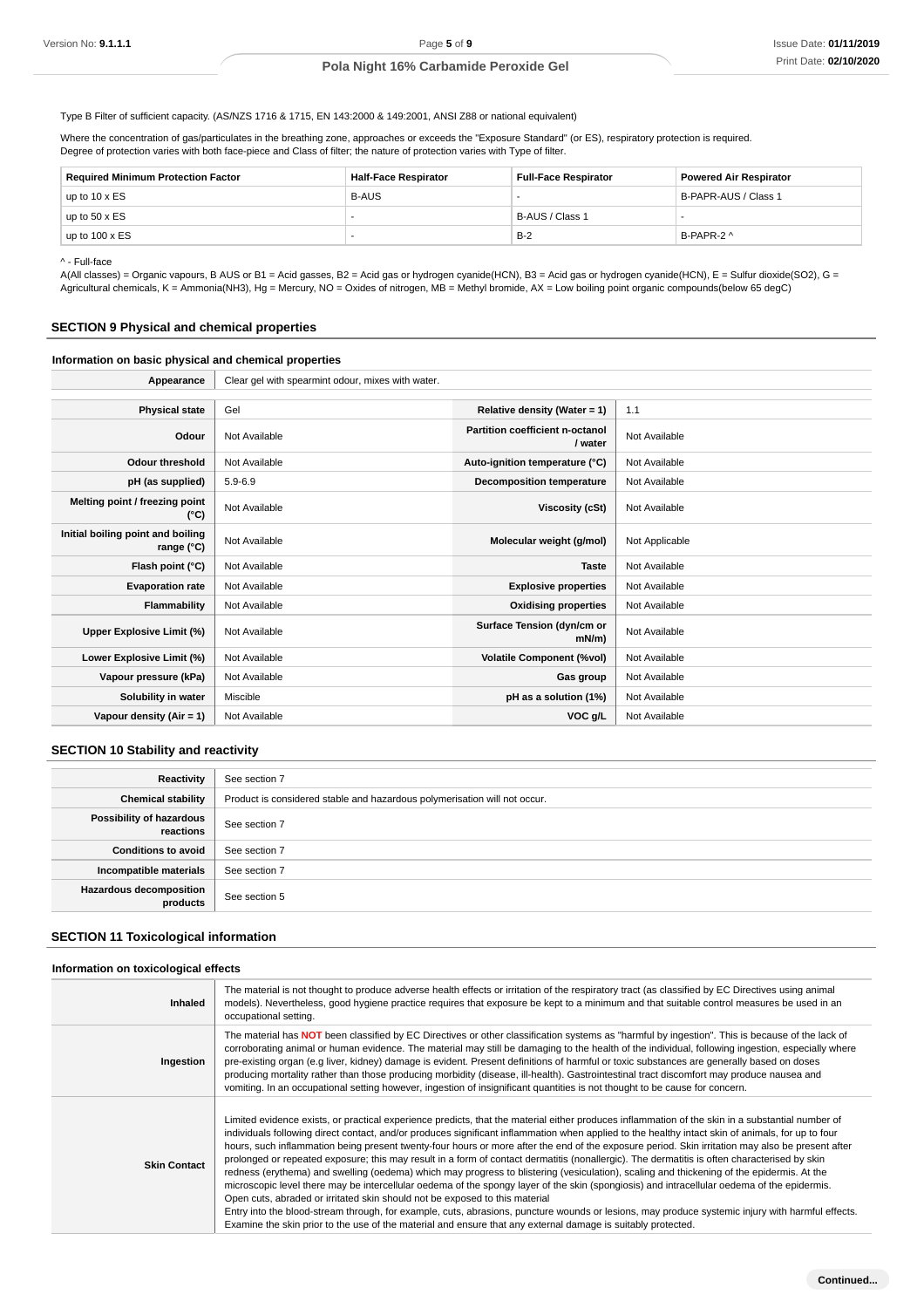| Eye                      | (conjunctivitis); temporary impairment of vision and/or other transient eye damage/ulceration may occur.                                                     | Evidence exists, or practical experience predicts, that the material may cause eye irritation in a substantial number of individuals and/or may<br>produce significant ocular lesions which are present twenty-four hours or more after instillation into the eye(s) of experimental animals.<br>Repeated or prolonged eye contact may cause inflammation characterised by temporary redness (similar to windburn) of the conjunctiva |  |
|--------------------------|--------------------------------------------------------------------------------------------------------------------------------------------------------------|---------------------------------------------------------------------------------------------------------------------------------------------------------------------------------------------------------------------------------------------------------------------------------------------------------------------------------------------------------------------------------------------------------------------------------------|--|
| <b>Chronic</b>           | Limited evidence suggests that repeated or long-term occupational exposure may produce cumulative health effects involving organs or<br>biochemical systems. |                                                                                                                                                                                                                                                                                                                                                                                                                                       |  |
| Pola Night 16% Carbamide | <b>TOXICITY</b>                                                                                                                                              | <b>IRRITATION</b>                                                                                                                                                                                                                                                                                                                                                                                                                     |  |
| Peroxide Gel             | Not Available                                                                                                                                                | Not Available                                                                                                                                                                                                                                                                                                                                                                                                                         |  |
|                          | <b>TOXICITY</b>                                                                                                                                              | <b>IRRITATION</b>                                                                                                                                                                                                                                                                                                                                                                                                                     |  |
| urea hydrogen peroxide   | Not Available                                                                                                                                                | Eye: adverse effect observed (irreversible damage)[1]                                                                                                                                                                                                                                                                                                                                                                                 |  |
|                          |                                                                                                                                                              | Skin: adverse effect observed (irritating)[1]                                                                                                                                                                                                                                                                                                                                                                                         |  |
|                          | <b>TOXICITY</b>                                                                                                                                              | <b>IRRITATION</b>                                                                                                                                                                                                                                                                                                                                                                                                                     |  |
|                          |                                                                                                                                                              | Not Available                                                                                                                                                                                                                                                                                                                                                                                                                         |  |
|                          | 50 mg/kg $[2]$                                                                                                                                               |                                                                                                                                                                                                                                                                                                                                                                                                                                       |  |
|                          | 500 mg/kg <sup>[2]</sup>                                                                                                                                     |                                                                                                                                                                                                                                                                                                                                                                                                                                       |  |
|                          | Dermal (rabbit) LD50: 4060 mg/kg <sup>[2]</sup>                                                                                                              |                                                                                                                                                                                                                                                                                                                                                                                                                                       |  |
| hydrogen peroxide        | Inhalation (rat) LC50: 2 mg/l/4H[2]                                                                                                                          |                                                                                                                                                                                                                                                                                                                                                                                                                                       |  |
|                          | Oral (rat) LD50: =1193-1270 mg/kg <sup>[2]</sup>                                                                                                             |                                                                                                                                                                                                                                                                                                                                                                                                                                       |  |
|                          | Oral (rat) LD50: >225 mg/kg <sup>[2]</sup>                                                                                                                   |                                                                                                                                                                                                                                                                                                                                                                                                                                       |  |
|                          | Oral (rat) LD50: >5000 mg/kg <sup>[2]</sup>                                                                                                                  |                                                                                                                                                                                                                                                                                                                                                                                                                                       |  |

| <b>UREA HYDROGEN PEROXIDE</b>                        | No chronic human exposure data is available                                                                                                                                                                                                                                                                                                                                                                                                                                                                                                                                                                                                                                                                                                                                                                                                                                                                                                                                                                                                                                                                                                                                                                                                                                                                                                                                                                                                                                                                                                                                                                                                                                                                                                                                                                                                                                                                                                                                                                                                                                                                                                                                                                                                                                                                                                                                                                                                                                                                                                                                                                                                                                                                                                                                                                                                                                                                                                                                                                                                                                                                                                                                                                                                                                                                                                                                                                                                                                                                                                                                                                                                                                                                                                                                                                                                                                                                                                                                                                                         |
|------------------------------------------------------|-------------------------------------------------------------------------------------------------------------------------------------------------------------------------------------------------------------------------------------------------------------------------------------------------------------------------------------------------------------------------------------------------------------------------------------------------------------------------------------------------------------------------------------------------------------------------------------------------------------------------------------------------------------------------------------------------------------------------------------------------------------------------------------------------------------------------------------------------------------------------------------------------------------------------------------------------------------------------------------------------------------------------------------------------------------------------------------------------------------------------------------------------------------------------------------------------------------------------------------------------------------------------------------------------------------------------------------------------------------------------------------------------------------------------------------------------------------------------------------------------------------------------------------------------------------------------------------------------------------------------------------------------------------------------------------------------------------------------------------------------------------------------------------------------------------------------------------------------------------------------------------------------------------------------------------------------------------------------------------------------------------------------------------------------------------------------------------------------------------------------------------------------------------------------------------------------------------------------------------------------------------------------------------------------------------------------------------------------------------------------------------------------------------------------------------------------------------------------------------------------------------------------------------------------------------------------------------------------------------------------------------------------------------------------------------------------------------------------------------------------------------------------------------------------------------------------------------------------------------------------------------------------------------------------------------------------------------------------------------------------------------------------------------------------------------------------------------------------------------------------------------------------------------------------------------------------------------------------------------------------------------------------------------------------------------------------------------------------------------------------------------------------------------------------------------------------------------------------------------------------------------------------------------------------------------------------------------------------------------------------------------------------------------------------------------------------------------------------------------------------------------------------------------------------------------------------------------------------------------------------------------------------------------------------------------------------------------------------------------------------------------------------------------|
| <b>HYDROGEN PEROXIDE</b>                             | For hydrogen peroxide:<br>Hazard increases with peroxide concentration, high concentrations contain an additive stabiliser.<br><b>Pharmacokinetics</b><br>Hydrogen peroxide is a normal product of metabolism. It is readily decomposed by catalase in normal cells. In experimental animals exposed to<br>hydrogen peroxide, target organs affected include the lungs, intestine, thymus, liver, and kidney, suggesting its distribution to those sites.<br>Hydrogen peroxide has been detected in breath.<br>Absorption: Hydrogen peroxide is decomposed in the bowel before absorption. When applied to tissue, solutions of hydrogen peroxide have<br>poor penetrability.<br>Distribution Hydrogen peroxide is produced metabolically in intact cells and tissues. It is formed by reduction of oxygen either directly in a<br>two-electron transfer reaction, often catalysed by flavoproteins, or by an initial one-electron step to O2 followed by dismutation to hydrogen<br>peroxide.<br>▶ Hydrogen peroxide has been detected in serum and in intact liver. based on the results of toxicity studies, the lungs, intestine, thymus, liver,<br>and kidney may be distribution sites. In rabbits and cats that died after intravenous administration of hydrogen peroxide, the lungs were pale<br>and emphysematous. Following intraperitoneal injection of hydrogen peroxide in mice, pyknotic nuclei were induced in the intestine and<br>thymus (IARC 1985). Degeneration of hepatic and renal tubular epithelial tissue was observed following oral administration of hydrogen<br>peroxide to mice.<br>▶ Metabolism Glutathione peroxidase, responsible for decomposing hydrogen peroxide, is present in normal human tissues (IARC 1985).<br>When hydrogen peroxide comes in contact with catalase, an enzyme found in blood and most tissues, it rapidly decomposes into oxygen and<br>water.<br>F Excretion Hydrogen peroxide has been detected in human breath at levels ranging from 1.0+/-.5 g/L to 0.34+/-0.17 g/L.<br>Carcinogenicity<br>Gastric and duodenal lesions including adenomas, carcinomas, and adenocarcinomas have been observed in mice treated orally with hydrogen<br>peroxide. Marked strain differences in the incidence of tumors have been observed. Papilloma development has been observed in mice treated<br>by dermal application.<br>Genotoxicity<br>Hydrogen peroxide induced DNA damage, sister chromatid exchanges and chromosomal aberrations in mammalian cells in vitro. Hydrogen<br>peroxide induced DNA damage in bacteria (E. coli), and was mutagenic to bacteria (Salmonella typhimurium) and the fungi, Neurospora<br>crassa and Aspergillis chevallieri, but not to Streptomyces griseoflavus. It was not mutagenic to Drosophila melanogaster or to mammalian<br>cells in vitro.<br><b>Developmental Toxicity</b><br>Malformations have been observed in chicken embryos treated with hydrogen peroxide, but experiments with mice and rats have been negative.<br>Female rats that received 0.45% hydrogen peroxide (equivalent to approximately 630 mg/kg/day)7 as the sole drinking fluid for five weeks<br>produced normal litters when mated with untreated males.<br>Doses of 1.4 to 11 mol/egg hydrogen peroxide (purity 30%) dissolved in water were injected into the airspace of groups of 20-30 white leghorn<br>chicken eggs on day 3 of incubation.<br>Embryos were examined on day 14. The incidence of embryonic deaths and malformations was dose-related and detected at doses of 2.8<br>mol/egg and above. The combined ED50 was 2.7 mol/egg.<br><b>Reproductive Toxicity</b><br>A 1% solution of hydrogen peroxide (equivalent to 1900 mg/kg/day) given as the sole drinking fluid to three-month-old male mice for 7-28 days<br>did not cause infertility.<br>The substance is classified by IARC as Group 3:<br>NOT classifiable as to its carcinogenicity to humans.<br>Evidence of carcinogenicity may be inadequate or limited in animal testing. |
| <b>UREA HYDROGEN PEROXIDE</b><br>& HYDROGEN PEROXIDE | No significant acute toxicological data identified in literature search.<br>Asthma-like symptoms may continue for months or even years after exposure to the material ceases. This may be due to a non-allergenic<br>condition known as reactive airways dysfunction syndrome (RADS) which can occur following exposure to high levels of highly irritating<br>compound. Key criteria for the diagnosis of RADS include the absence of preceding respiratory disease, in a non-atopic individual, with abrupt                                                                                                                                                                                                                                                                                                                                                                                                                                                                                                                                                                                                                                                                                                                                                                                                                                                                                                                                                                                                                                                                                                                                                                                                                                                                                                                                                                                                                                                                                                                                                                                                                                                                                                                                                                                                                                                                                                                                                                                                                                                                                                                                                                                                                                                                                                                                                                                                                                                                                                                                                                                                                                                                                                                                                                                                                                                                                                                                                                                                                                                                                                                                                                                                                                                                                                                                                                                                                                                                                                                       |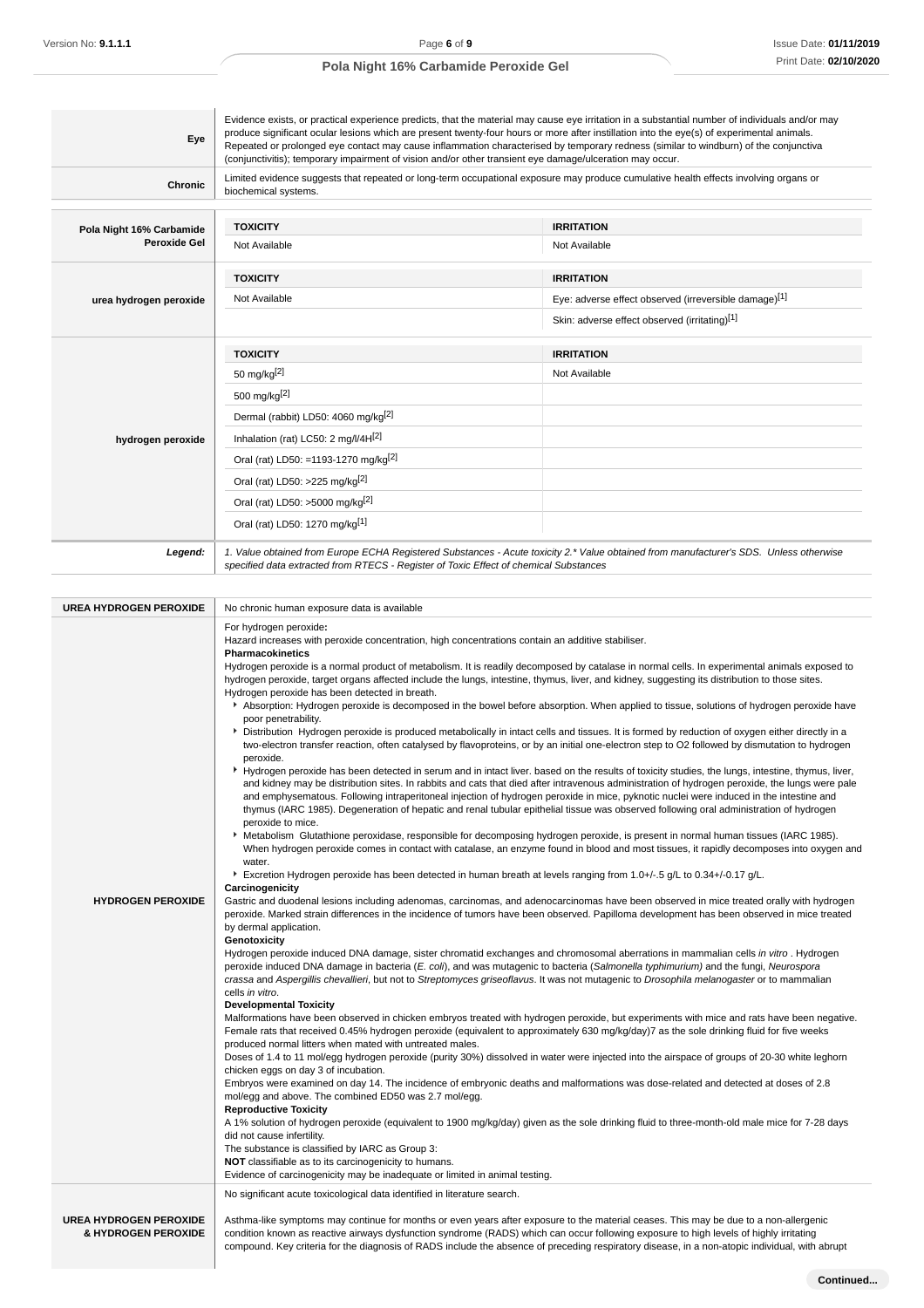onset of persistent asthma-like symptoms within minutes to hours of a documented exposure to the irritant. A reversible airflow pattern, on spirometry, with the presence of moderate to severe bronchial hyperreactivity on methacholine challenge testing and the lack of minimal lymphocytic inflammation, without eosinophilia, have also been included in the criteria for diagnosis of RADS. RADS (or asthma) following an irritating inhalation is an infrequent disorder with rates related to the concentration of and duration of exposure to the irritating substance. Industrial bronchitis, on the other hand, is a disorder that occurs as result of exposure due to high concentrations of irritating substance (often particulate in nature) and is completely reversible after exposure ceases. The disorder is characterised by dyspnea, cough and mucus production.

| <b>Acute Toxicity</b>                       | $\boldsymbol{\mathsf{x}}$ | Carcinogenicity                 | ×                                                                                                                                                                   |
|---------------------------------------------|---------------------------|---------------------------------|---------------------------------------------------------------------------------------------------------------------------------------------------------------------|
| <b>Skin Irritation/Corrosion</b>            | ×                         | Reproductivity                  | ×                                                                                                                                                                   |
| <b>Serious Eye Damage/Irritation</b>        | $\checkmark$              | <b>STOT - Single Exposure</b>   | ×                                                                                                                                                                   |
| <b>Respiratory or Skin</b><br>sensitisation | ×                         | <b>STOT - Repeated Exposure</b> | ×                                                                                                                                                                   |
| <b>Mutagenicity</b>                         | ×                         | <b>Aspiration Hazard</b>        | ×                                                                                                                                                                   |
|                                             |                           | Legend:                         | $\blacktriangleright$ - Data either not available or does not fill the criteria for classification<br>$\blacktriangleright$ - Data available to make classification |

## **SECTION 12 Ecological information**

| Pola Night 16% Carbamide<br>Peroxide Gel | Endpoint         | <b>Test Duration (hr)</b> | <b>Species</b>                                                                                                                                | Value               | Source           |
|------------------------------------------|------------------|---------------------------|-----------------------------------------------------------------------------------------------------------------------------------------------|---------------------|------------------|
|                                          | Not<br>Available | Not Available             | Not Available                                                                                                                                 | Not<br>Available    | Not<br>Available |
|                                          | Endpoint         | <b>Test Duration (hr)</b> | <b>Species</b>                                                                                                                                | Value               | Source           |
|                                          | <b>LC50</b>      | 96                        | Fish                                                                                                                                          | 9-100mg/L           | 2                |
| urea hydrogen peroxide                   | EC50             | 48                        | Crustacea                                                                                                                                     | $2$ mg/L            | 2                |
|                                          | EC <sub>0</sub>  | 24                        | Crustacea                                                                                                                                     | 0.9 <sub>mg/L</sub> | $\overline{2}$   |
|                                          | <b>NOEC</b>      | 48                        | Crustacea                                                                                                                                     | $1.5$ mg/L          | $\overline{c}$   |
|                                          | Endpoint         | <b>Test Duration (hr)</b> | <b>Species</b>                                                                                                                                | Value               | Source           |
|                                          | <b>LC50</b>      | 96                        | <b>Fish</b>                                                                                                                                   | 16.4mg/L            | 2                |
| hydrogen peroxide                        | EC50             | 48                        | Crustacea                                                                                                                                     | 2mg/L               | 2                |
|                                          | EC50             | 72                        | Algae or other aquatic plants                                                                                                                 | $0.85$ mg/L         | 2                |
|                                          | <b>NOEC</b>      | 72                        | Algae or other aquatic plants                                                                                                                 | $=0.1$ mg/L         | $\mathbf{1}$     |
| Legend:                                  |                  |                           | Extracted from 1. IUCLID Toxicity Data 2. Europe ECHA Registered Substances - Ecotoxicological Information - Aquatic Toxicity 3. EPIWIN Suite |                     |                  |

#### **DO NOT** discharge into sewer or waterways.

## **Persistence and degradability**

| Ingredient                       | Persistence: Water/Soil | Persistence: Air |
|----------------------------------|-------------------------|------------------|
| hydrogen peroxide                | LOW                     | LOW              |
| <b>Bioaccumulative potential</b> |                         |                  |
| Ingredient                       | <b>Bioaccumulation</b>  |                  |

## hydrogen peroxide LOW (LogKOW = -1.571)

| Mobility in soil  |                      |
|-------------------|----------------------|
| Ingredient        | Mobility             |
| hydrogen peroxide | LOW ( $KOC = 14.3$ ) |

## **SECTION 13 Disposal considerations**

| Waste treatment methods             |                                                                                                        |
|-------------------------------------|--------------------------------------------------------------------------------------------------------|
| <b>Product / Packaging disposal</b> | Consult State Land Waste Management Authority for disposal.<br>Bury residue in an authorised landfill. |
|                                     |                                                                                                        |

# **SECTION 14 Transport information**

## **Labels Required**

**Marine Pollutant** NO

**HAZCHEM** Not Applicable

## **Land transport (ADG): NOT REGULATED FOR TRANSPORT OF DANGEROUS GOODS**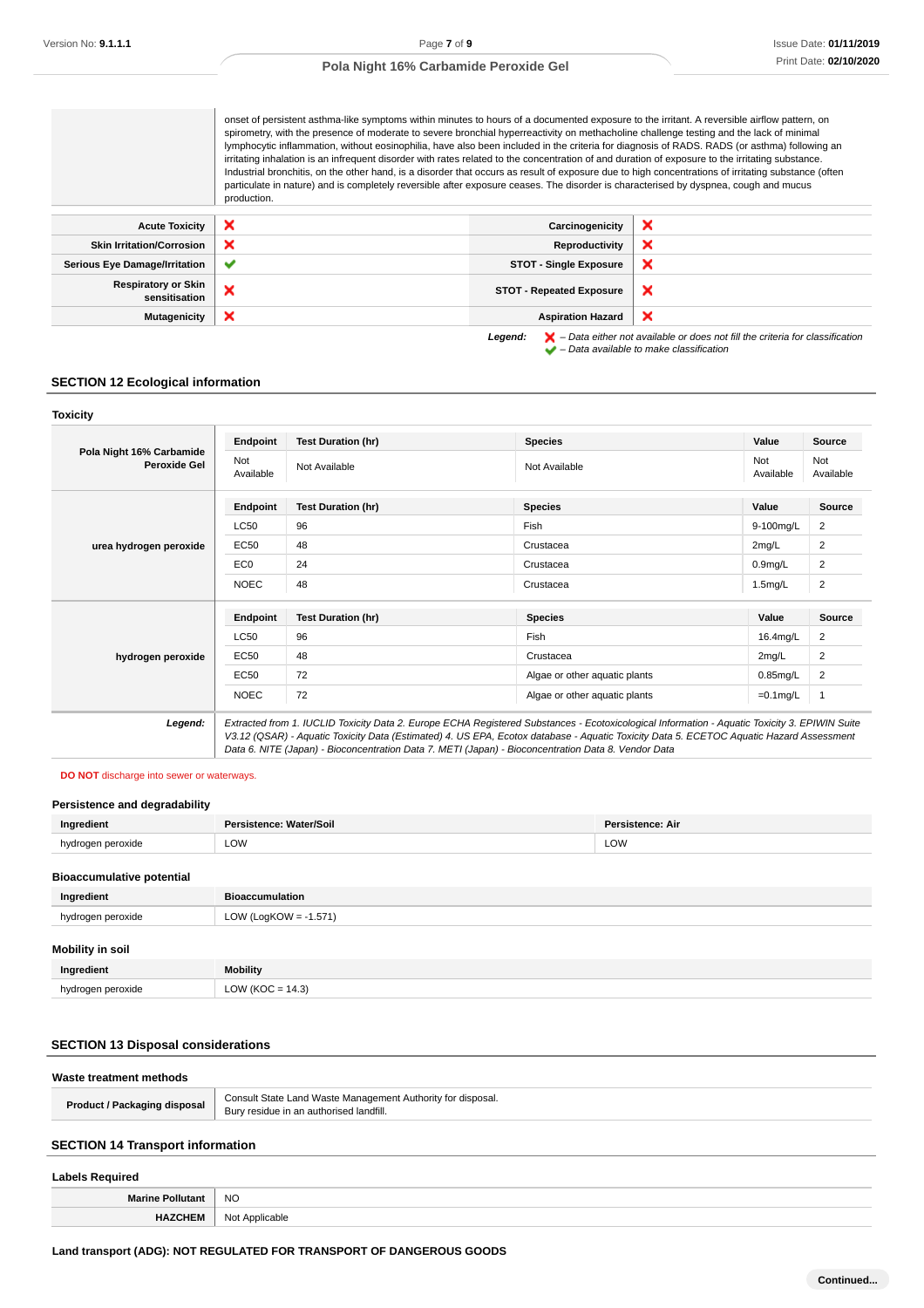## **Air transport (ICAO-IATA / DGR): NOT REGULATED FOR TRANSPORT OF DANGEROUS GOODS**

#### **Sea transport (IMDG-Code / GGVSee): NOT REGULATED FOR TRANSPORT OF DANGEROUS GOODS**

**Transport in bulk according to Annex II of MARPOL and the IBC code** Not Applicable

#### **SECTION 15 Regulatory information**

#### **Safety, health and environmental regulations / legislation specific for the substance or mixture**

#### **urea hydrogen peroxide is found on the following regulatory lists**

Australia Hazardous Chemical Information System (HCIS) - Hazardous Chemicals Australia Standard for the Uniform Scheduling of Medicines and Poisons (SUSMP) - Schedule 10 / Appendix C Australia Standard for the Uniform Scheduling of Medicines and Poisons (SUSMP) -

Schedule 5

#### ı **hydrogen peroxide is found on the following regulatory lists**

Australia Hazardous Chemical Information System (HCIS) - Hazardous Chemicals Australia Standard for the Uniform Scheduling of Medicines and Poisons (SUSMP) - Schedule 10 / Appendix C

Australia Standard for the Uniform Scheduling of Medicines and Poisons (SUSMP) - Schedule 5

Australia Standard for the Uniform Scheduling of Medicines and Poisons (SUSMP) - Schedule 6

Australian Inventory of Industrial Chemicals (AIIC)

Australia Standard for the Uniform Scheduling of Medicines and Poisons (SUSMP) - Schedule 6

Australian Inventory of Industrial Chemicals (AIIC)

International Agency for Research on Cancer (IARC) - Agents Classified by the IARC Monographs

#### **National Inventory Status**

| <b>National Inventory</b>      | <b>Status</b>                                                                                                                                                                                            |
|--------------------------------|----------------------------------------------------------------------------------------------------------------------------------------------------------------------------------------------------------|
| Australia - AIIC               | Yes                                                                                                                                                                                                      |
| Australia - Non-Industrial Use | No (urea hydrogen peroxide; hydrogen peroxide)                                                                                                                                                           |
| Canada - DSL                   | No (urea hydrogen peroxide)                                                                                                                                                                              |
| Canada - NDSL                  | No (hydrogen peroxide)                                                                                                                                                                                   |
| China - IECSC                  | Yes                                                                                                                                                                                                      |
| Europe - EINEC / ELINCS / NLP  | Yes                                                                                                                                                                                                      |
| Japan - ENCS                   | No (urea hydrogen peroxide)                                                                                                                                                                              |
| Korea - KECI                   | Yes                                                                                                                                                                                                      |
| New Zealand - NZIoC            | Yes                                                                                                                                                                                                      |
| Philippines - PICCS            | Yes                                                                                                                                                                                                      |
| USA - TSCA                     | Yes                                                                                                                                                                                                      |
| Taiwan - TCSI                  | Yes                                                                                                                                                                                                      |
| Mexico - INSQ                  | No (urea hydrogen peroxide)                                                                                                                                                                              |
| Vietnam - NCI                  | Yes                                                                                                                                                                                                      |
| Russia - ARIPS                 | Yes                                                                                                                                                                                                      |
| Legend:                        | Yes = All CAS declared ingredients are on the inventory<br>No = One or more of the CAS listed ingredients are not on the inventory and are not exempt from listing(see specific ingredients in brackets) |

#### **SECTION 16 Other information**

| ъ. |          |
|----|----------|
|    | /מר<br>. |

#### **SDS Version Summary**

| Version | <b>Issue Date</b> | <b>Sections Updated</b>                                                        |
|---------|-------------------|--------------------------------------------------------------------------------|
| 8.1.1.1 | 16/08/2017        | Ingredients                                                                    |
| 9.1.1.1 | 01/11/2019        | One-off system update. NOTE: This may or may not change the GHS classification |

#### **Other information**

Classification of the preparation and its individual components has drawn on official and authoritative sources as well as independent review by SDI Limited using available literature references.

The SDS is a Hazard Communication tool and should be used to assist in the Risk Assessment. Many factors determine whether the reported Hazards are Risks in the workplace or other settings. Risks may be determined by reference to Exposures Scenarios. Scale of use, frequency of use and current or available engineering controls must be considered.

#### **Definitions and abbreviations**

PC-TWA: Permissible Concentration-Time Weighted Average

PC-STEL: Permissible Concentration-Short Term Exposure Limit

IARC: International Agency for Research on Cancer

ACGIH: American Conference of Governmental Industrial Hygienists

TEEL: Temporary Emergency Exposure Limit。

IDLH: Immediately Dangerous to Life or Health Concentrations

OSF: Odour Safety Factor

NOAEL :No Observed Adverse Effect Level

STEL: Short Term Exposure Limit